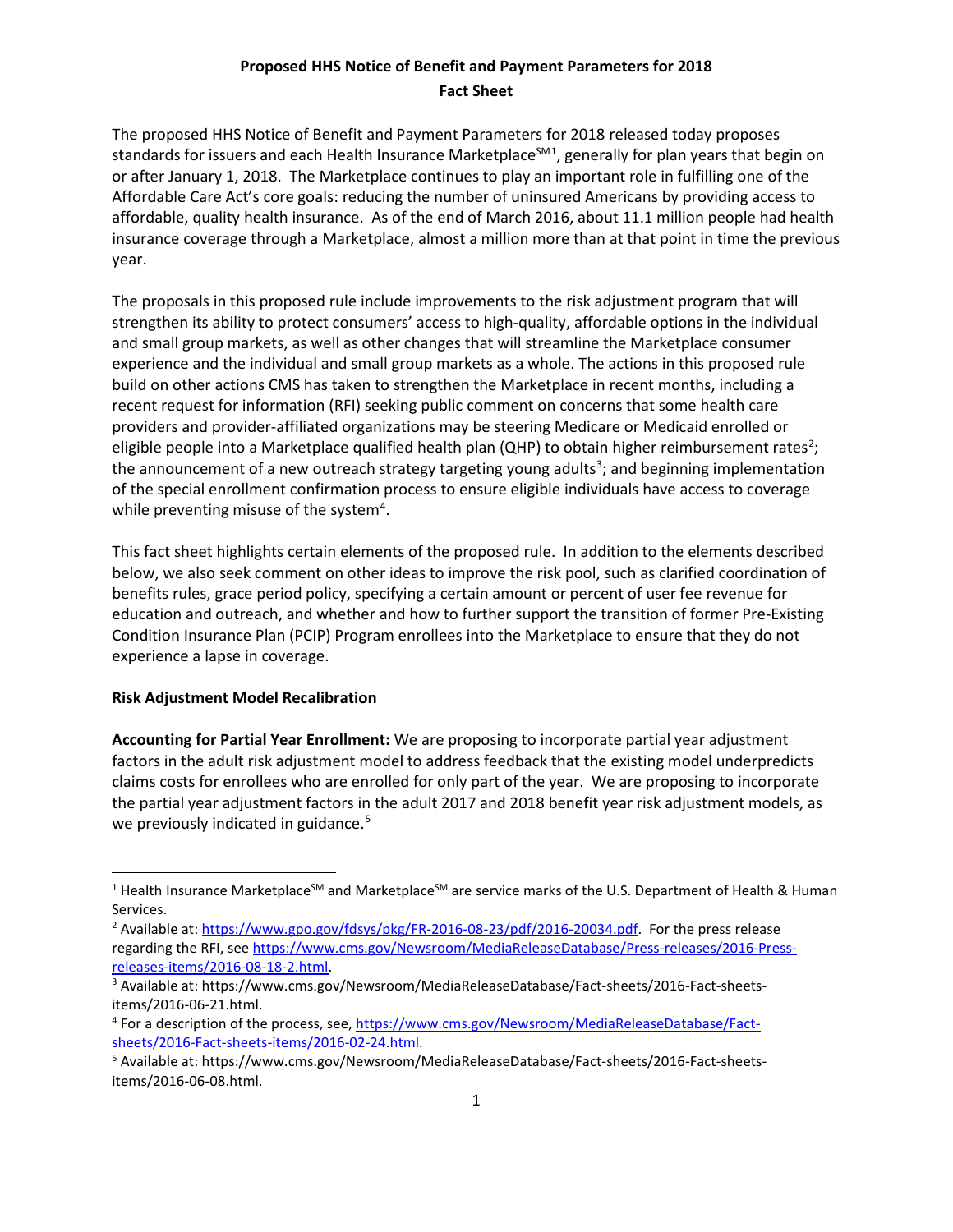**Incorporating Prescription Drug Utilization:** We propose to use prescription drug utilization data to improve the predictive ability of our risk adjustment models beginning for the 2018 benefit year. By using prescription drugs to impute missing diagnoses and to indicate the level of severity of a health condition, we will better account for the health risk associated with insuring individuals with certain serious health conditions.

**High-Cost Risk Pool:** We propose to modify the treatment of high-cost enrollees in the model to improve the model's ability to better predict risk for issuers who enroll sicker-than-average enrollees, better protecting access to high-quality, affordable coverage and improving protection for issuers with enrollees that have unpredictably high costs. Specifically, we propose to create a pool of high-cost enrollees where an adjustment to issuers' transfers would fund 60 percent of costs where individual costs are above \$2 million.

**Publication of Final Coefficients:** We propose to issue final 2018 benefit year coefficients prior to the 2018 benefit year risk adjustment calculations using the most recently available MarketScan® data, likely in the early spring of 2019. We would continue to finalize the underlying risk adjustment methodology used to arrive at the final coefficients in the final Payment Notice. Publishing the final coefficients closer to the calculation of risk adjustment for the 2018 benefit year would provide for risk adjustment coefficients that reflect the most current data available for the applicable benefit year.

**Future Recalibration:** We propose to use data from external data gathering environment (EDGE) servers, the systems issuers use to submit data for the risk adjustment and reinsurance programs, to recalibrate the risk adjustment models beginning for the 2019 benefit year, which would improve model accuracy. We would use a masked enrollee-level dataset from the EDGE server to recalibrate the risk adjustment models and inform development of the Actuarial Value Calculator and risk adjustment methodology, which HHS releases annually. The dataset would use masked enrollee IDs, and would not include the identity of the geographic rating area, state, plan, issuer, or the EDGE server. We believe this dataset would also be a valuable tool for deepening understanding of the evolving Marketplace and driving innovation.

**Risk Adjustment Data Validation:** We also propose several amendments to the risk adjustment data validation process, including proposals related to the review of prescription drug data, random sampling for issuers below a certain size, and the establishment of a discrepancy and administrative appeals process.

#### **Payment Parameters**

**FFM User Fee for 2018:** We propose to charge a Federally-facilitated Marketplaces (FFM) user fee rate of 3.5% of premium for the 2018 benefit year. This user fee rate is the same as the rate for each year from 2014 through 2017 benefit years. We propose to charge issuers operating in a State-based Marketplace on the Federal platform (SBM-FP) a user fee rate of 3% of premium for the 2018 benefit year. We also seek comment on how much user fee funding to devote to outreach and education to help ensure robust enrollment in the Marketplace.

**Premium Adjustment Percentage:** This percentage generally measures the average health insurance premium increase since 2013, based on the most recent National Health Expenditures Accounts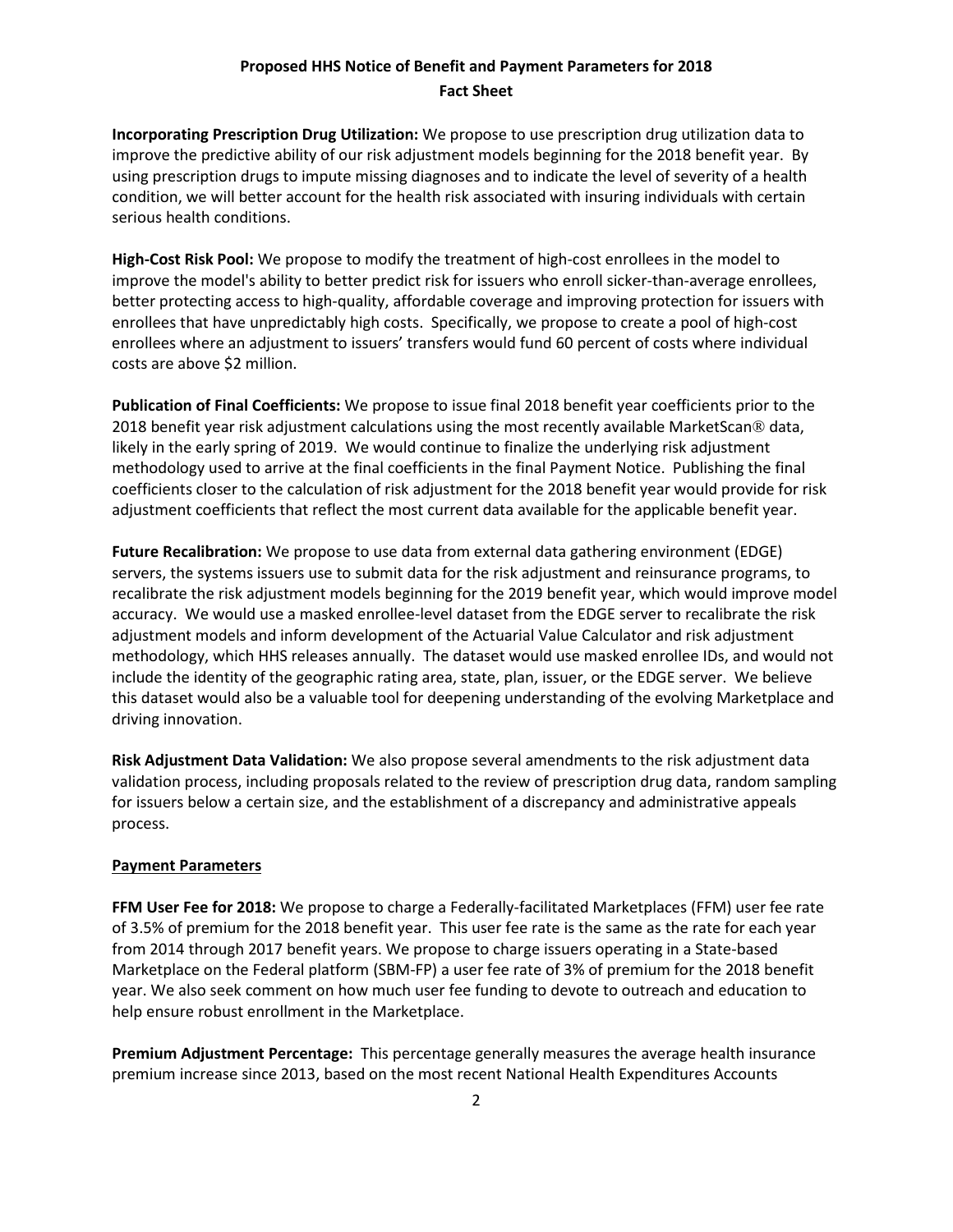projection of per enrollee employer-sponsored insurance premiums. The premium adjustment percentage is used to set the rate of increase for three key parameters: the maximum annual limitation on cost sharing, the required contribution percentage for eligibility for a certain exemptions under section 5000A of the Code, and the affordability percentage for calculation of assessable payment amounts under section 4980H(a) and (b) of the Code. For 2018, we are proposing a premium adjustment percentage of approximately 16.17%, reflecting an increase of 2.6% from 2017.

**Annual Limitation on Cost Sharing:** The maximum annual limitation on cost sharing is the product of the dollar limit for calendar year 2014 (\$6,350 for self-only coverage) and the premium adjustment percentage for 2018, rounded down to the next lower \$50. We are proposing a maximum annual limitation on cost sharing for 2018 of \$7,350 for individual coverage and \$14,700 for family coverage.

**Stand-alone dental plans (SADPs) related to the annual limitation on cost sharing:** Under our rules, the annual limitation on cost sharing is established for plan years through 2018, and then indexed to the consumer price index (CPI) for dental services thereafter. Therefore, this rule proposes maintaining the dental annual limitation on cost sharing at \$350 for one child and \$700 for one or more children.

#### **Plan Benefits**

**Bronze Plans:** To permit greater flexibility in benefit design and to accommodate potential future updates to the Actuarial Value Calculator, we propose to permit a broader de minimis range for the actuarial value of bronze plans when the plan covers services before application of the deductible.

**Standardized Options (Simple Choice plans):** In the 2017 Payment Notice, we finalized six standardized options (also now referred to as Simple Choice plans) for 2017, one at each of the bronze, silver, silver cost-sharing reduction variation, and gold levels of coverage based on analysis of 2015 enrollmentweighted FFM qualified health plan (QHP) data. For 2018, we propose updated standardized options, based on a similar analysis of enrollment-weighted 2016 individual market FFM QHP and also SBM-FP QHP data. Additionally, recognizing that issuers in some states were unable to offer standardized options due to the requirements of certain state laws on cost sharing, we propose a larger number of standardized options, with the intent that at least one standardized option in each level of coverage will comply with State requirements. Each State would still only have one standardized option at each level of coverage. We also propose a standardized health savings account-eligible bronze high-deductible health plan option that would comply with IRS Health Savings Account rules.

**Network Breadth:** In the 2017 Payment Notice, HHS finalized a policy to provide information about QHP network breadth on HealthCare.gov, in order to assist consumers with plan selection. For the 2017 benefit year, we intend to pilot a network breadth indicator in a number of States on HealthCare.gov to denote a QHP's relative network coverage. For the 2018 plan year, we are proposing to incorporate more specificity into these indicators by identifying for consumers whether a particular plan is offered as part of an integrated provider delivery system. We also seek comment on whether there are additional steps we can take to limit surprise bills for consumers building on the requirements set forth in the Notice of Benefit and Payment Parameters for 2017.

#### **Eligibility, Enrollment, and Benefits**